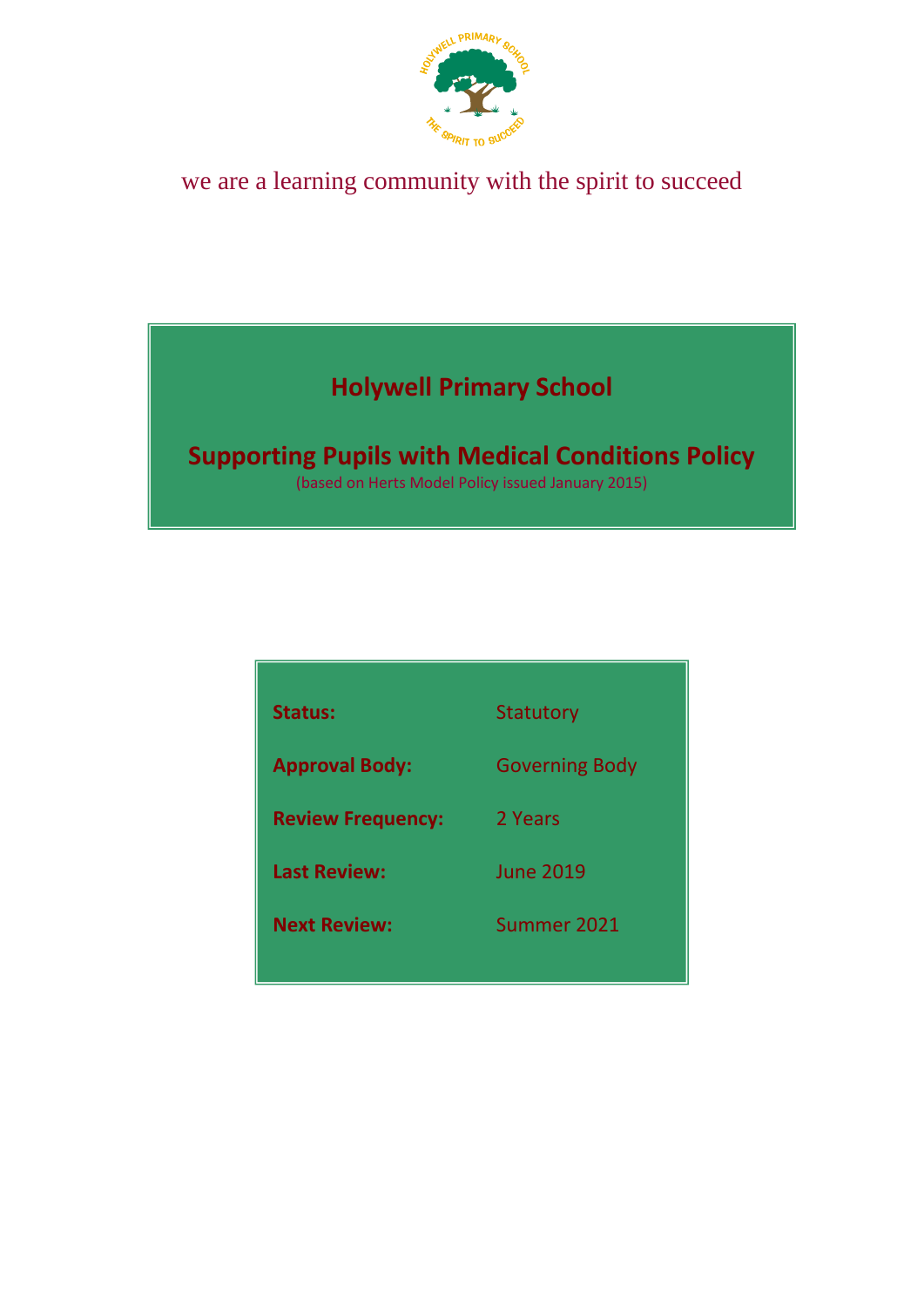

## **Supporting Pupils with Medical Conditions Policy**

#### **1. This school is an inclusive community that supports and welcomes pupils with medical conditions.**

- 1.1 This school is welcoming and supportive of pupils with medical conditions. It provides children with medical conditions with the same opportunities and access to activities (both school based and out-of-school) as other pupils. No child will be denied admission or prevented from taking up a place in this school because arrangements for their medical condition have not been made.
- 1.2 This school will listen to the views of pupils and parents/carers.
- 1.3 Pupils and parents/carers feel confident in the care they receive from this school and the level of that care meets their needs.
- 1.4 Staff understand the medical conditions of pupils at this school and that they may be serious, adversely affect a child's quality of life and impact on their ability and confidence.
- 1.5 All staff understand their duty of care to children and young people and know what to do in the event of an emergency.
- 1.6 The whole school and local health community understand and support the medical conditions policy.
- 1.7 This school understands that all children with the same medical condition will not have the same needs, our school will focus on the needs of each individual child.
- 1.8 The school recognises its duties as detailed in Section 100 of the Children and Families Act 2014. (Other related legislation is referenced in DfE guidance p21). Some children with medical conditions may be considered to be disabled under the definition set out in the Equality Act 2010. Where this is the case, this school complies with their duties under that Act. Some may also have special educational needs (SEN) and may have an Education, Health and Care (EHC) plan which brings together health and social care needs, as well as their special educational provision. For children with SEN, this policy should be read in conjunction with the Special educational needs and disability (SEND) code of practice.

#### **2. This school's medical conditions policy is drawn up in consultation with a wide range of local key stakeholders within both the school and health settings.**

Stakeholders include pupils, parent/carers, school nurse, school staff, governors, and relevant local health specialist services.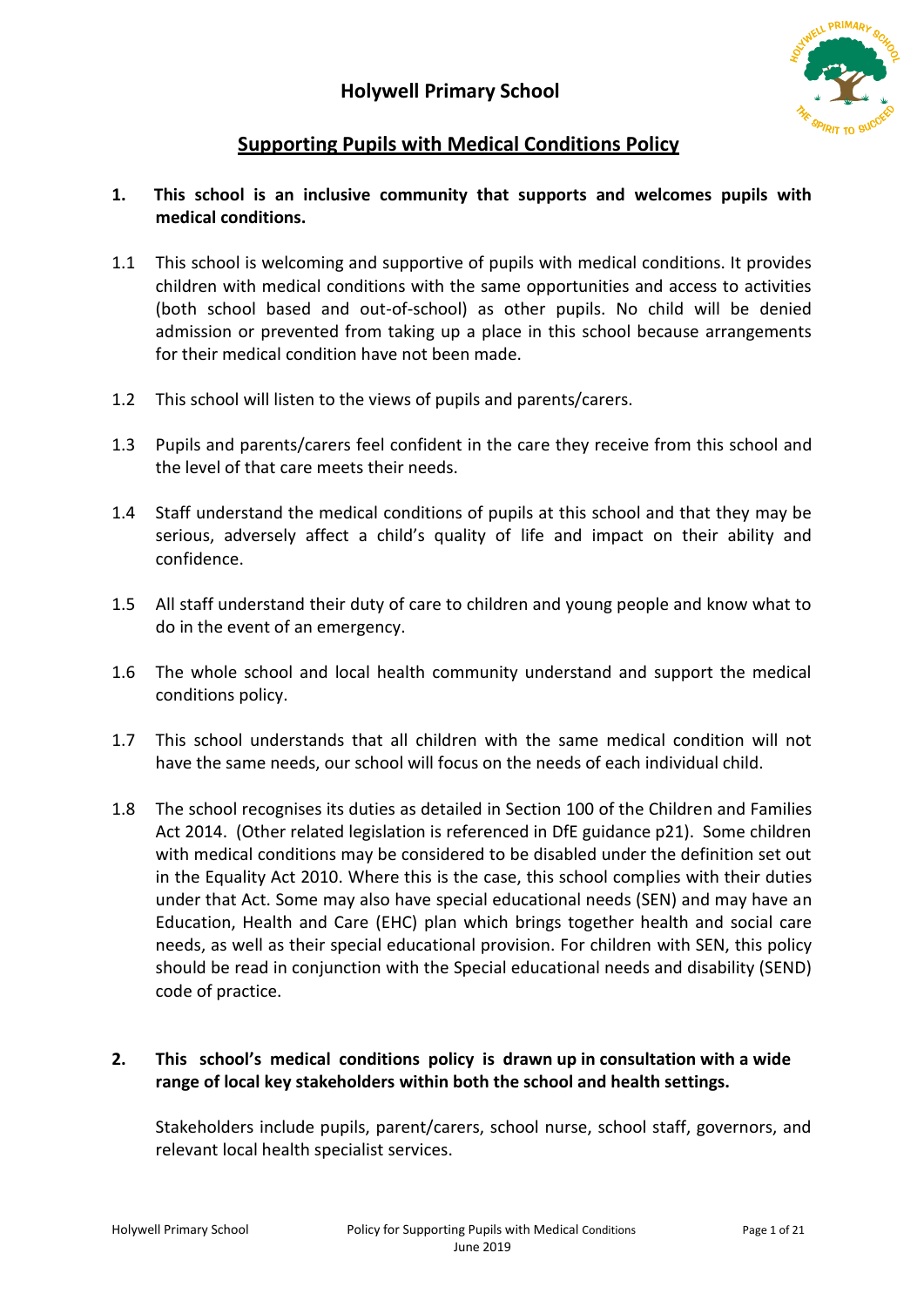#### **3. The medical conditions policy is supported by a clear communication plan for staff, parent/carers and other key stakeholders to ensure its full implementation.**

Pupils, parent/carers, relevant local healthcare staff, and other external stakeholders are informed of and reminded about the medical conditions policy through clear communication channels.

#### **4. All staff understand and are trained in what to do in an emergency for children with medical conditions at this school.**

- 4.1 All school staff, including temporary or supply staff, are aware of the medical conditions at this school and understand their duty of care to pupils in an emergency.
- 4.2 All staff receive training in what to do in an emergency and this is refreshed at least once a year. (See Appendix 1 - Contacting Emergency Services).
- 4.3 All children with medical conditions that are complex, long-term or where there is a high risk that emergency intervention will be required at this school have an individual healthcare plan (IHP), which explains what help they need in an emergency. The IHP will accompany a pupil should they need to attend hospital. Parental permission will be sought and recorded in the IHP for sharing the IHP within emergency care settings. (See Appendix 2 - Individual Health Care Plan)
- 4.4 The school will initiate the development of an IHP by writing to the parents of a child with a medical condition advising them of this policy and inviting them to a meeting with all relevant staff and healthcare professional. (See Appendix 3 - Model letter to parents).
- 4.5 This school makes sure that all staff providing support to a pupil have received suitable training and ongoing support to ensure that they have confidence to provide the necessary support and that they fulfil the requirements set out in the pupil's IHP. This should be provided by the specialist nurse/school nurse/other suitably qualified healthcare professional and/or parent/carer. The specialist nurse/school nurse/other suitably qualified healthcare professional will confirm their competence and this school keeps an up to date record of all training undertaken and by whom.
- 4.6 This school had chosen to hold an emergency salbutamol inhaler for use by pupils who have been prescribed a reliever inhaler and for whom parental consent for its use has been obtained. (See Appendix 4 for further information).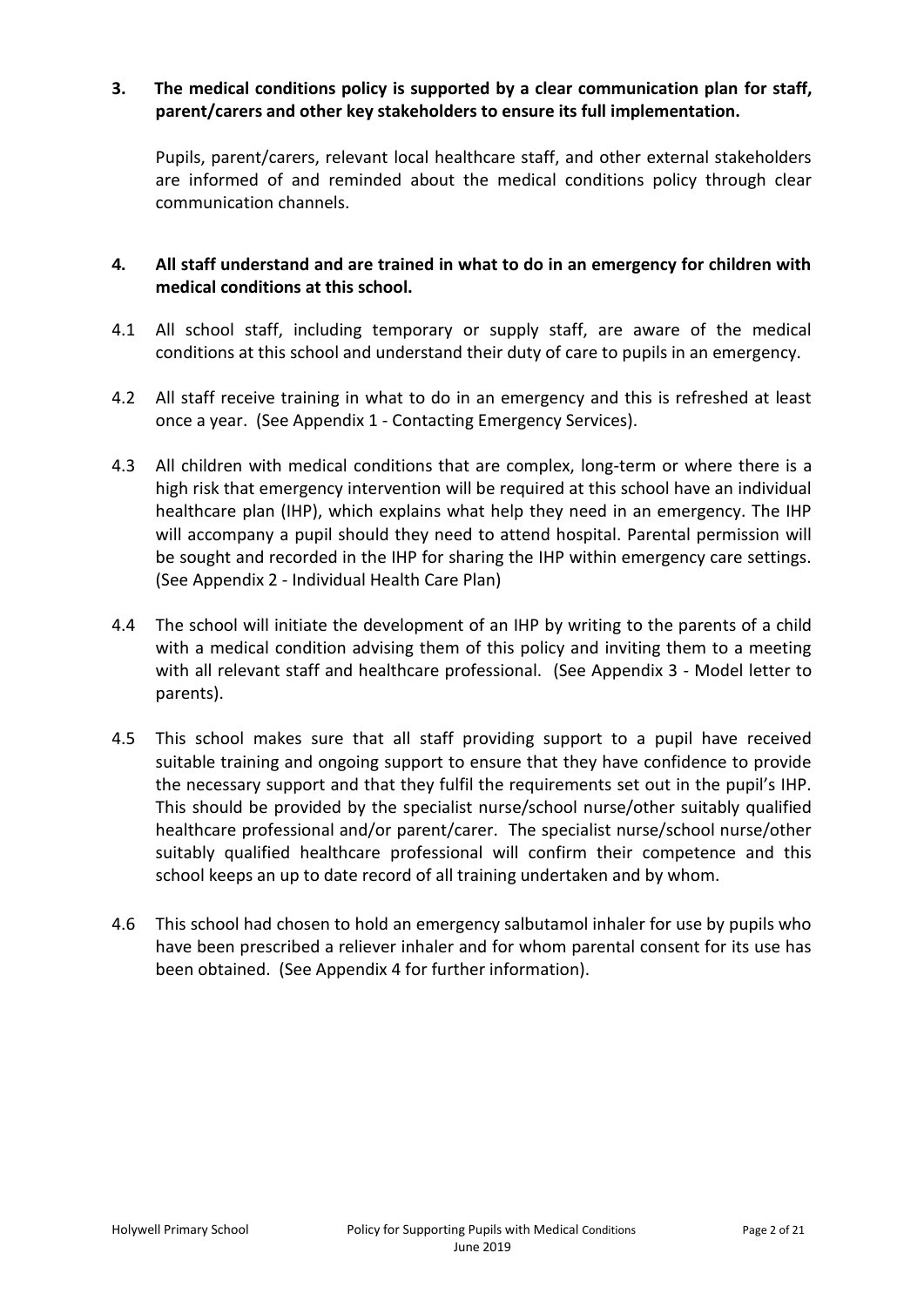#### **5. All staff understand and are trained in the school's general emergency procedures.**

- 5.1 All staff, including temporary or supply staff should be aware of the content of this policy, know what action to take in an emergency and receive updates at least yearly. School nurses will provide annual training for common conditions eg asthma, allergies, epilepsy and diabetes.<sup>1</sup>
- 5.2 A staff training record for the administration of medicines will be maintained. (See Appendix 5 - Staff training record – administration of medicines)
- 5.3 If a pupil needs to attend hospital, a member of staff (preferably known to the pupil) will stay with them until a parent/carer arrives, or accompany a child taken to hospital by ambulance. They will not take pupils to hospital in their own car.

#### **6. This school has clear guidance on providing care and support and administering medication at school.**

- 6.1 This school understands the importance of medication being taken and care received as detailed in the pupil's IHCP.
- 6.2 Medication will only be administered when it would be detrimental to a child's health or school attendance not to do so.
- 6.3 This school will make sure that there are sufficient members of staff who have been trained to administer the medication and meet the care needs of an individual child. This includes escort staff for home to school transport if necessary. This school will ensure that there are sufficient numbers of staff trained to cover any absences, staff turnover and other contingencies. This school's Governing Body has made sure that there is the appropriate level of insurance and liability cover in place.<sup>2</sup>
- 6.4 This school will not give medication (prescription or non-prescription) to a child under 16 without a parent's written consent except in exceptional circumstances, and every effort will be made to encourage the pupil to involve their parent/carer, while respecting their confidentiality. (See Appendix 6 – Parental agreement for school to administer medicine).

<sup>1</sup> <sup>1</sup> For pupils requiring insulin injections/insulin via pumps or blood glucose monitoring in schools the Paediatric Diabetes Team will provide this level of training and education.

<sup>&</sup>lt;sup>2</sup> For school's covered by HCC's insurance where an IHCP is in place; parents have consented for the school to administer medication / meet other support needs as part of that plan; trained staff undertake these support needs and record keeping in relation to administration is robust then liability cover would be in place for common treatments administered by staff. (e.g. in relation to oral medication, inhalers, epi-pens, prepackaged doses via injection etc.)

The insurance section have a detailed list of treatments which are covered, if you have pupils with significant medical needs contact insurance@hertfordshire.gov.uk or by phone on 01992 555480 for further advice and to ensure coverage.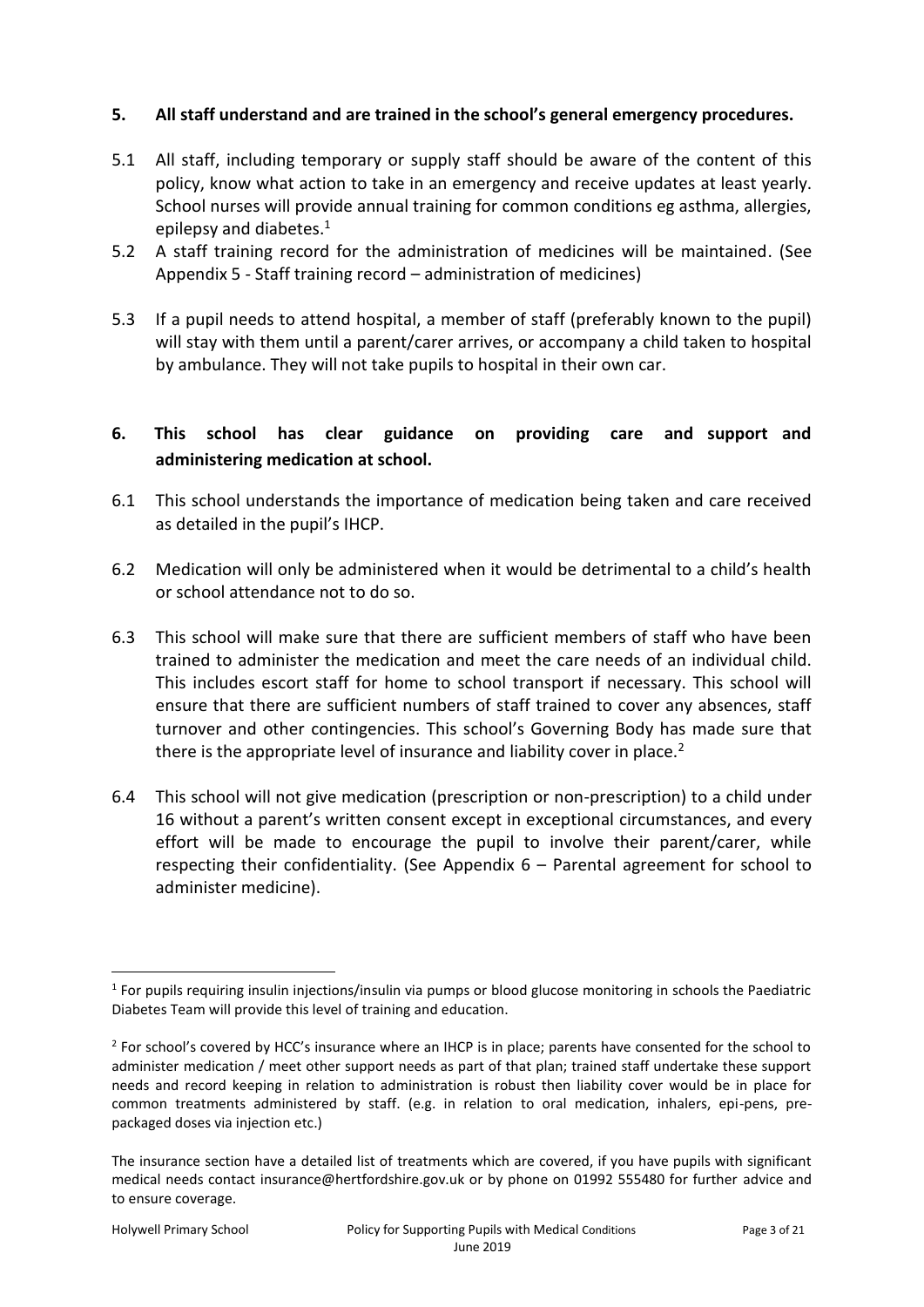- 6.5 When administering medication, for example pain relief, this school will check the maximum dosage and when the previous dose was given. Parents/carers will be informed.
- 6.6 When administering medication, for example pain relief, this school will check the maximum dosage and when the previous dose was given. Parents/carers will be informed.
- 6.6 This school will make sure that a trained member of staff is available to accompany a pupil with a medical condition on an off-site visit, including overnight stays.
- 6.7 Parents/carers at this school understand that they should let the school know immediately if their child's needs change.
- 6.8 If a pupil misuses their medication, or anyone else's, their parent/carer is informed as soon as possible and the school's disciplinary procedures are followed.

#### **7. This school has clear guidance on the storage of medication and equipment at school.**

- 7.1 This school makes sure that all staff understand what constitutes an emergency for an individual child and makes sure that emergency medication/equipment, eg asthma inhalers, epi-pens etc are readily available wherever the child is in the school and on off-site activities, and are not locked away.
- 7.2 Pupils may carry their own medication/equipment, or they should know exactly where to access it. Those pupils deemed competent to carry their own medication/equipment with them will be identified and recorded through the pupil's IHP in agreement with parents/carers.
- 7.3 Pupils can carry controlled drugs if they are deemed competent to do so, otherwise this school will store controlled drugs securely in a non-portable container, with only named staff having access. Staff at this school can administer a controlled drug to a pupil once they have had specialist training.
- 7.4 This school will make sure that all medication is stored safely, and that pupils with medical conditions know where they are at all times and have access to them immediately. Under no circumstances will medication be stored in first aid boxes.
- 7.5 This school will only accept medication that is in date, labelled and in its original container including prescribing instructions for administration. The exception to this is insulin, which though must still be in date, will generally be supplied in an insulin injector pen or a pump.
- 7.6 Parents/carers are asked to collect all medications/equipment at the end of the school term, and to provide new and in-date medication at the start of each term. The school office will carry out a half-termly check on the expiry date of logged medication and parents will be notified if any medication has passed its expiry date.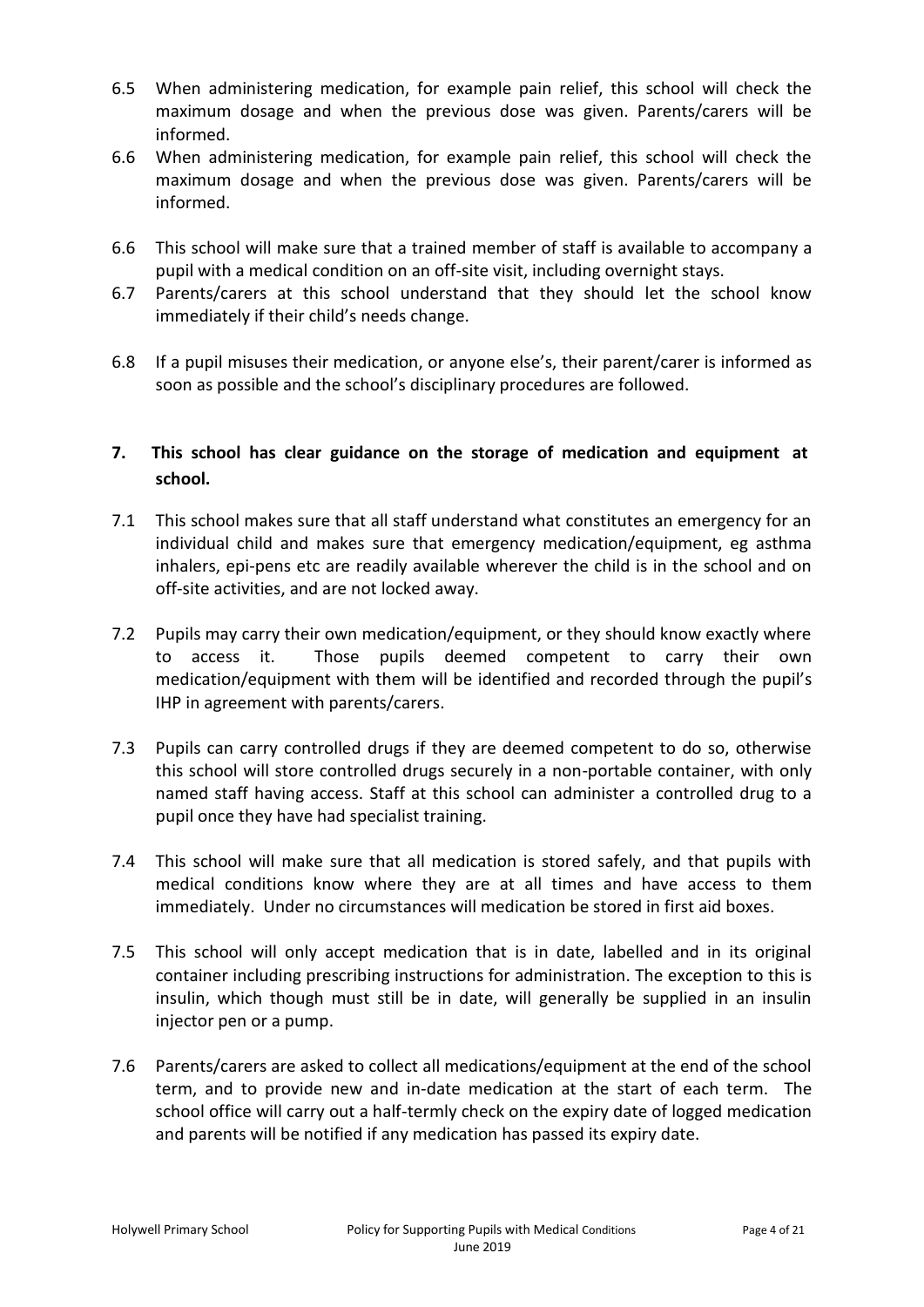7.7 This school disposes of needles and other sharps in line with local policies. Sharps boxes are kept securely at school and will accompany a child on off-site visits. They are collected and disposed of in line with local authority procedures.

#### **8. This school has clear guidance about record keeping.**

- 8.1 As part of the school's admissions process and annual data collection exercise parents/carers are asked if their child has any medical conditions. These procedures also cover transitional arrangements between schools.
- 8.2 This school uses an IHCP to record the support an individual pupil needs around their medical condition. The IHCP is developed with the pupil (where appropriate), parent/carer, designated named member of school staff, specialist nurse (where appropriate) and relevant healthcare services. Where a child has SEN but does not have an EHC plan, their special educational needs are mentioned in their IHCP. (See Appendix 7 - Model process for developing individual healthcare plans).
- 8.3 This school has a centralised register of IHCPs, and an identified member of staff has the responsibility for this register.
- 8.4 IHCPs are regularly reviewed, at least every year or whenever the pupil's needs change.
- 8.5 The pupil (where appropriate) parents/carers, specialist nurse (where appropriate) and relevant healthcare services hold a copy of the IHP. Other school staff are made aware of and have access to the IHP for the pupils in their care.
- 8.6 This school makes sure that the pupil's confidentiality is protected.
- 8.7 This school seeks permission from parents/carers before sharing any medical information with any other party.
- 8.8 This school keeps an accurate record of all medication administered, including the dose, time, date and supervising staff. (See Appendix 8 - Record of medicine administered to an individual child and Appendix 9 - Record of medicine administered to all children).
- **9. This school ensures that the whole school environment is inclusive and favourable to pupils with medical conditions. This includes the physical environment, as well as social, sporting and educational activities.**
- 9.1 This school is committed to providing a physical environment accessible to pupils with medical conditions and pupils are consulted to ensure this accessibility. This school is also committed to an accessible physical environment for out-of-school activities.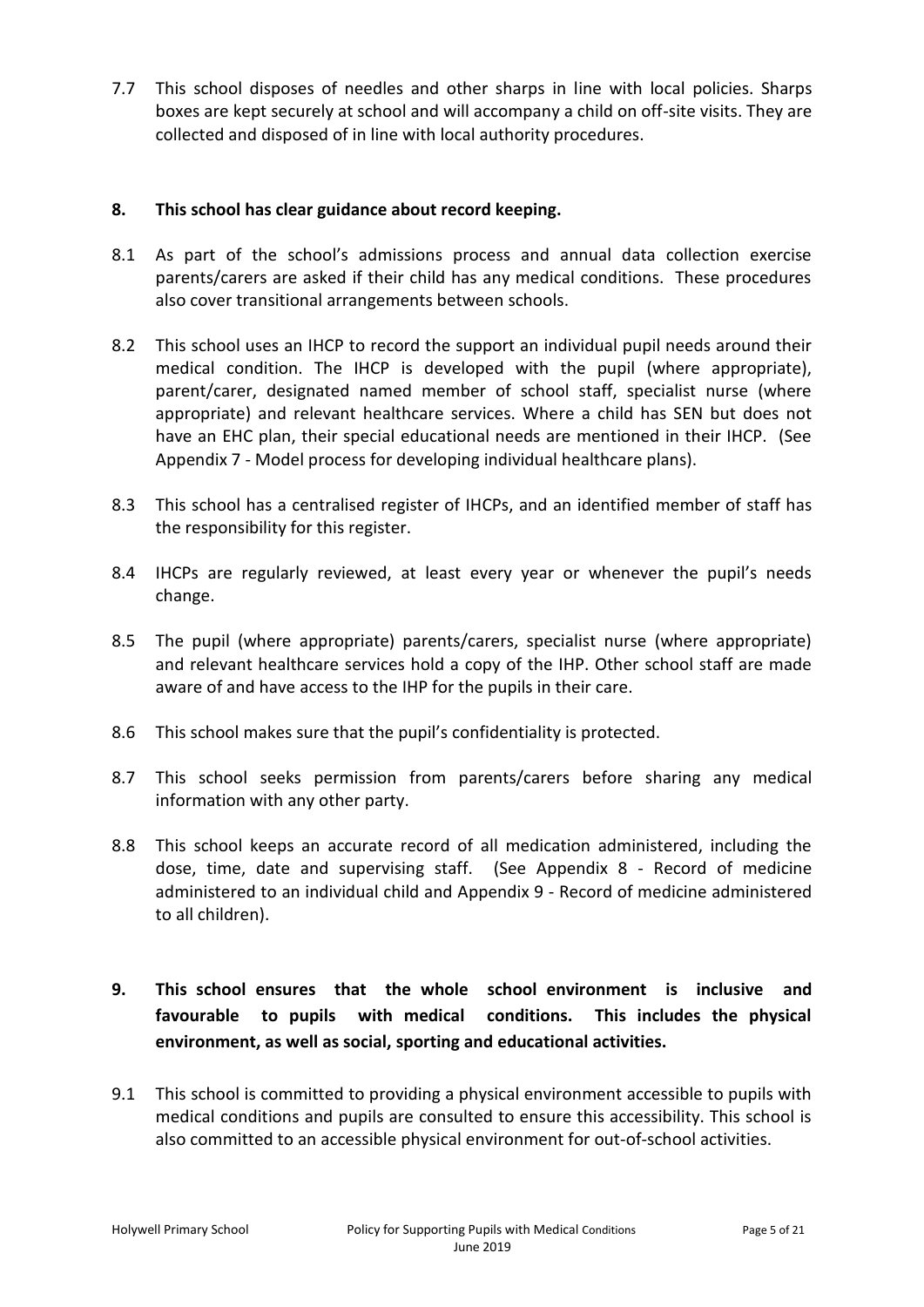- 9.2 This school makes sure the needs of pupils with medical conditions are adequately considered to ensure their involvement in structured and unstructured activities, extended school activities and residential visits.
- 9.3 All staff are aware of the potential social problems that pupils with medical conditions may experience and use this knowledge, alongside the school's anti bullying policy, to help prevent and deal with any problems. They use opportunities such as PSHE and science lessons to raise awareness of medical conditions to help promote a positive environment.
- 9.4 This school understands the importance of all pupils taking part in off site visits and physical activity and that all relevant staff make reasonable and appropriate adjustments to such activities in order they are accessible to all pupils. This includes out-of-school clubs and team sports. Risk assessments will be conducted as part of the planning process to take account of any additional controls required for individual pupil needs.
- 9.5 This school understands that all relevant staff are aware that pupils should not be forced to take part in activities if they are unwell. They should also be aware of pupils who have been advised to avoid/take special precautions during activity, and the potential triggers for a pupil's medical condition when exercising and how to minimise these.

### **10. This school makes sure that pupils have the appropriate medication/ equipment/food with them during physical activity and offsite visits.**

- 10.1 This school makes sure that pupils with medical conditions can participate fully in all aspects of the curriculum and enjoy the same opportunities at school as any other child, and that appropriate adjustments and extra support are provided.
- 10.2 All school staff understand that frequent absences, or symptoms, such as limited concentration and frequent tiredness, may be due to a pupil's medical condition.
- 10.3 This school will not penalise pupils for their attendance if their absences relate to their medical condition.
- 10.4 This school will refer pupils with medical conditions who are finding it difficult to keep up educationally to the INCO who will liaise with the pupil (where appropriate), parent/carer and the pupil's healthcare professional.
- 10.5 Pupils at this school learn what to do in an emergency.
- 10.6 This school makes sure that a risk assessment is carried out before any out-of-school visit, including work experience and educational placements. The needs of pupils with medical conditions are considered during this process and plans are put in place for any additional medication, equipment or support that may be required.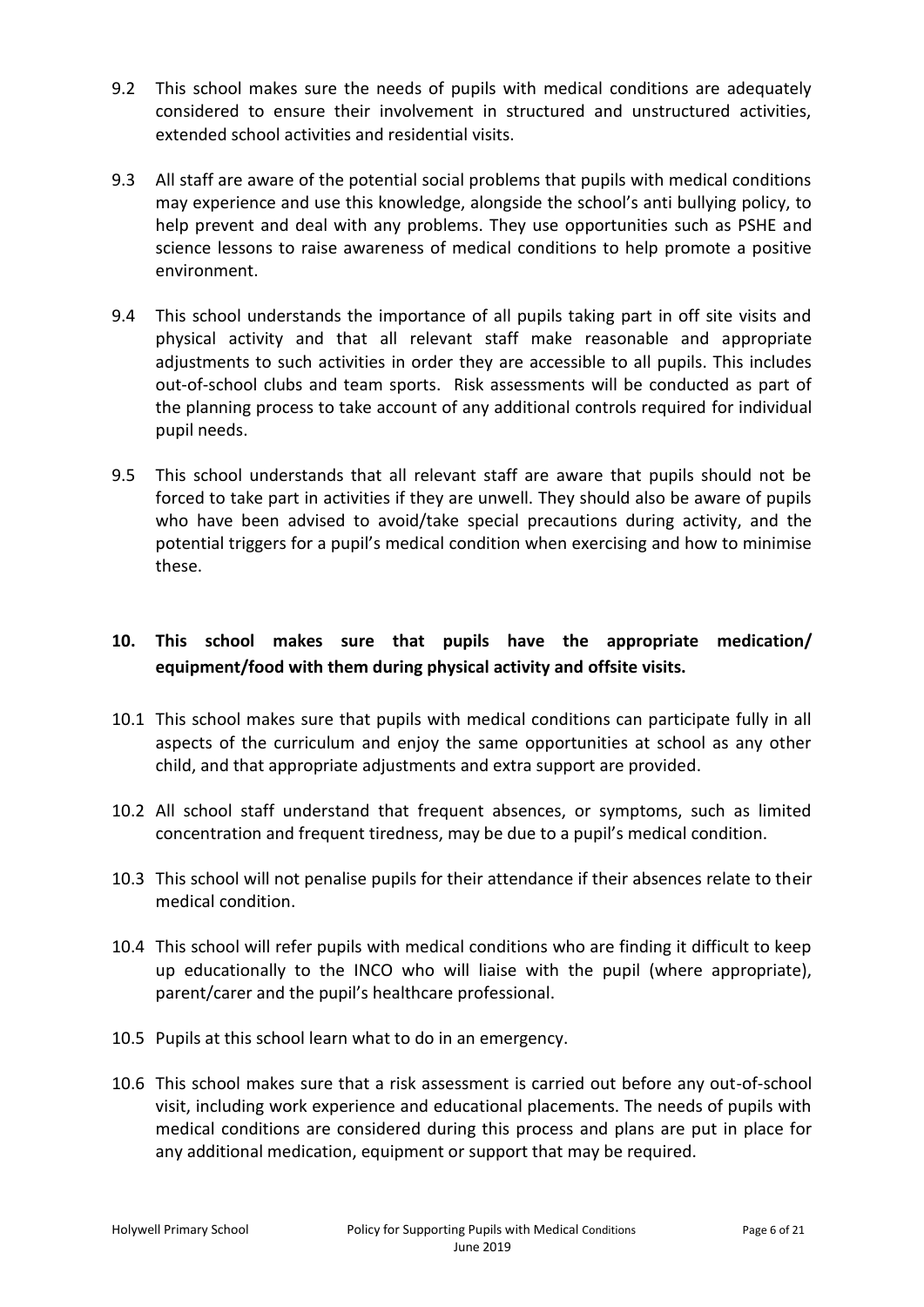- **11. This school is aware of the common triggers that can make common medical conditions worse or can bring on an emergency. The school is actively working towards reducing or eliminating these health and safety risks and has a written schedule of reducing specific triggers to support this.**
- 11.1 This school is committed to identifying and reducing triggers both at school and on out-of-school visits.
- 11.2 School staff have been given training and written information on medical conditions which includes avoiding/reducing exposure to common triggers.
- 11.3 The IHP details an individual pupil's triggers and details how to make sure the pupil remains safe throughout the whole school day and on out-of-school activities. Risk assessments are carried out on all out-of-school activities, taking into account the needs of pupils with medical needs.
- 11.4 This school reviews all medical emergencies and incidents to see how they could have been avoided, and changes school policy according to these reviews.
- **12. Each member of the school and health community knows their roles and responsibilities in maintaining and implementing an effective medical conditions policy.**

This school works in partnership with all relevant parties including the pupil (where appropriate), parent/carer, school's governing body, all school staff, employers and healthcare professionals to ensure that the policy is planned, implemented and maintained successfully. (See Appendix 10 - Roles and responsibilities)

#### **13. The medical conditions policy is regularly reviewed, evaluated and updated. Updates are produced every year.**

- 13.1 In evaluating the policy, this school seeks feedback from key stakeholders including pupils, parents/carers, school nurses, specialist nurses and other relevant healthcare professionals, school staff, local emergency care services and governors. The views of pupils with medical conditions are central to the evaluation process.
- 13.2 Should parents and pupils be dissatisfied with the support provided they should discuss these concerns to the Headteacher.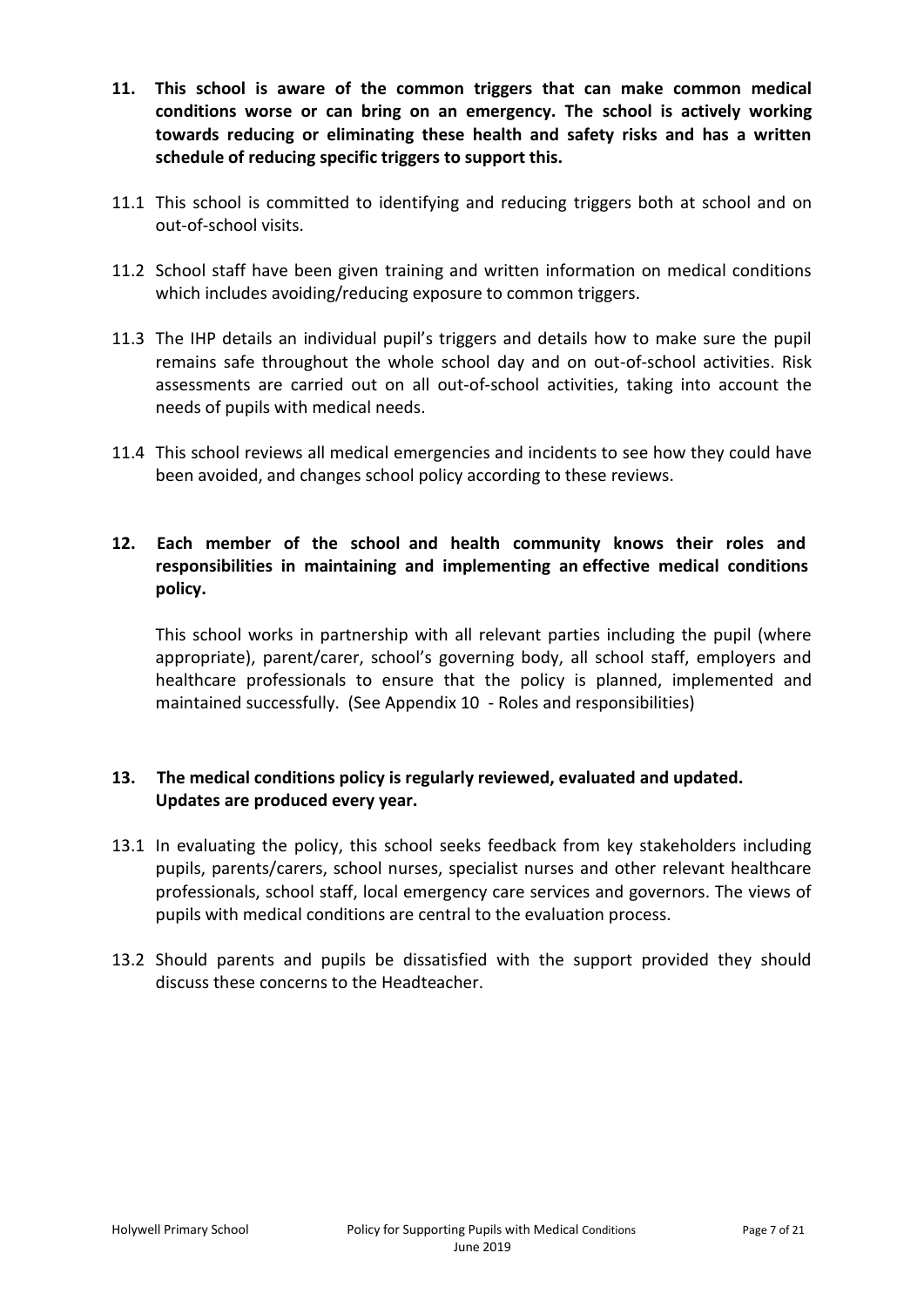

## **Contacting emergency services**

**Request an ambulance - dial 999, ask for an ambulance and be ready with the information below.**

**Speak clearly and slowly and be ready to repeat information if asked.**

- 1. your telephone number 01923 225188
- 2. your name
- 3. your location as follows:

Holywell Primary School Tolpits Lane **Watford** WD18 6LL

- 4. state what the postcode is please note that postcodes for satellite navigation systems may differ from the postal code
- 5. provide the exact location of the patient within the school setting
- 6. provide the name of the child and a brief description of their symptoms
- 7. inform Ambulance Control of the best entrance to use and state that the crew will be met and taken to the patient
- 8. put a completed copy of this form by the phone

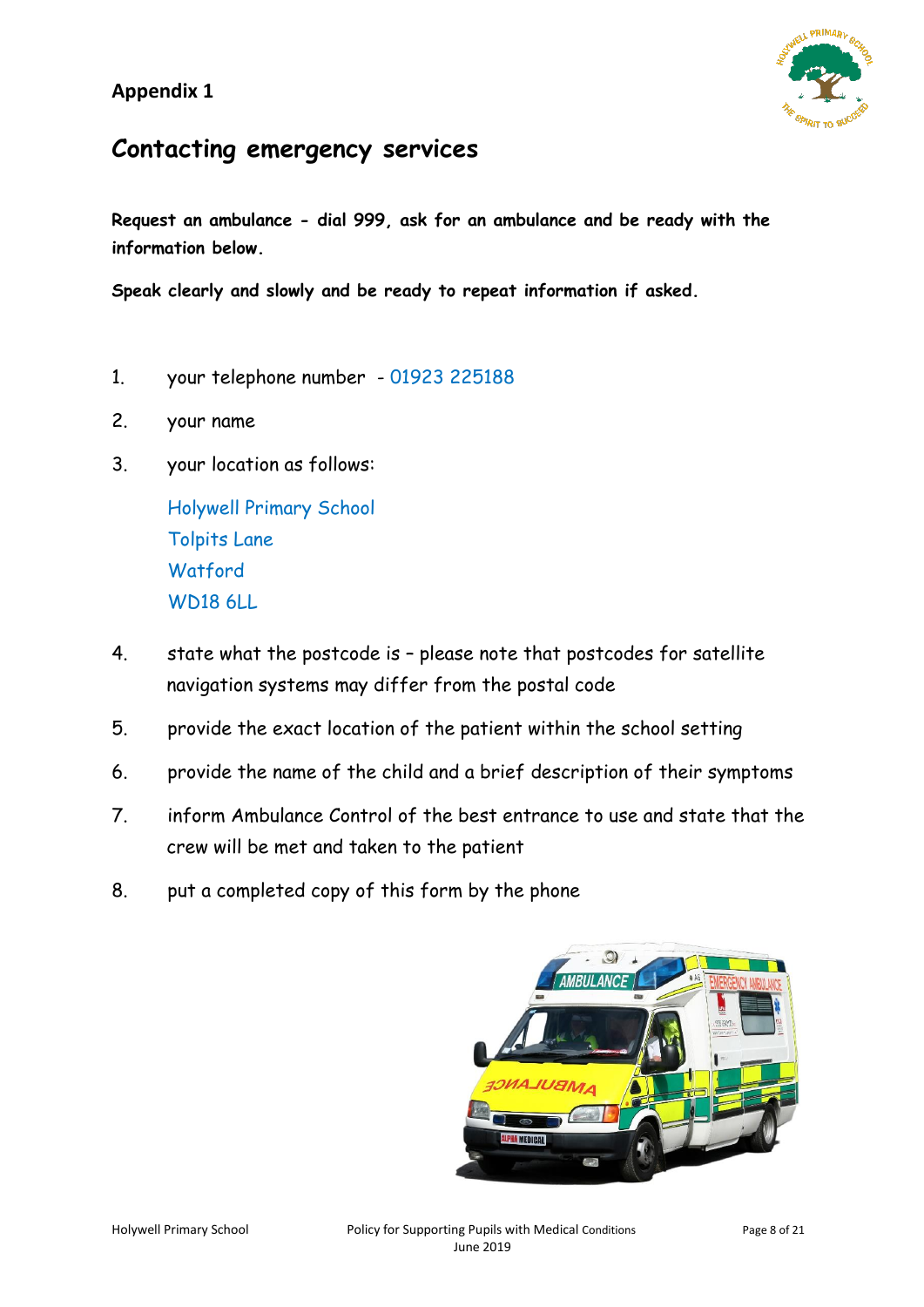

## **Individual healthcare plan**

| Child's name                        |                                     |
|-------------------------------------|-------------------------------------|
| Group/class/form                    |                                     |
| Date of birth                       |                                     |
| Child's address                     |                                     |
|                                     |                                     |
| Medical diagnosis or condition      |                                     |
| Date                                |                                     |
|                                     |                                     |
| Review date                         |                                     |
| <b>Family Contact Information 1</b> | <b>Family Contact Information 2</b> |
| Name                                | Name                                |
| Phone no. (work)                    | Phone no. (work)                    |
| (home)                              | (home)                              |
| (mobile)                            | (mobile)                            |

| G.P.      | <b>Clinic/Hospital Contact</b> |  |
|-----------|--------------------------------|--|
| Name      | Name                           |  |
| Phone no. | Phone no.                      |  |

| When to seek medical assistance |  |
|---------------------------------|--|
|                                 |  |
|                                 |  |
|                                 |  |
|                                 |  |

| Who is responsible for providing pupil |  |
|----------------------------------------|--|
| support in school                      |  |
| (overseen by SENCO)                    |  |

Describe medical needs and give details of child's symptoms, triggers, signs, treatments, facilities, equipment or devices, environmental issues etc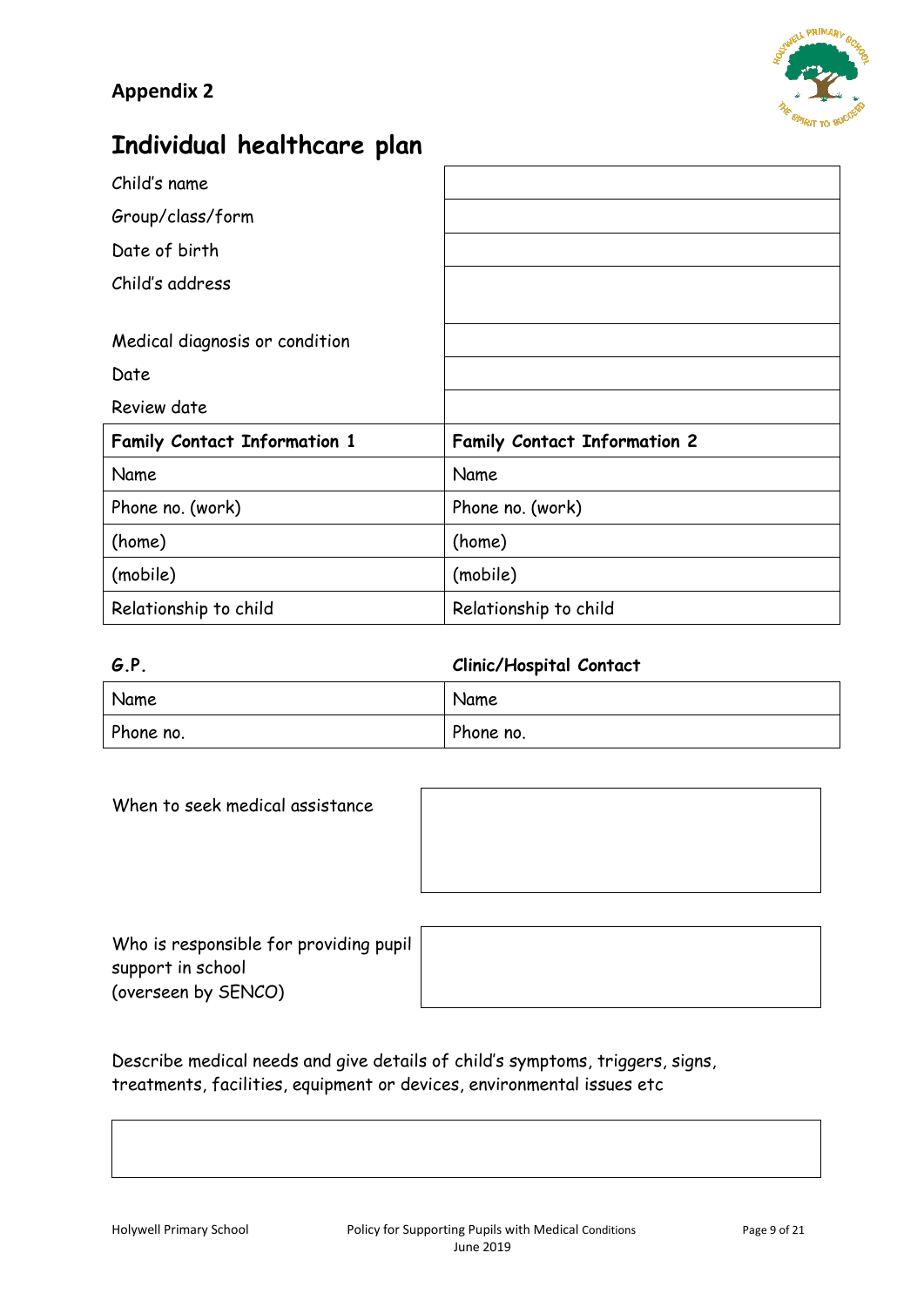Name of medication, dose, method of administration, when to be taken, side effects, contra-indications, administered by/self-administered with/without supervision

Daily care requirements (e.g. before sport/lunchtime)

Specific support for the pupil's educational, social and emotional needs

Arrangements for school visits/trips etc

Other information

Plan developed with

Staff training needed/undertaken – who, what, when

Form copied to: (Tick as applicable)

| • Pupil record file (office)                   | $\Box$  |
|------------------------------------------------|---------|
| • Classroom (for display inside cupboard door) | $\perp$ |
| • Class teacher (planning file)                | $\Box$  |

Medic alert poster created & displayed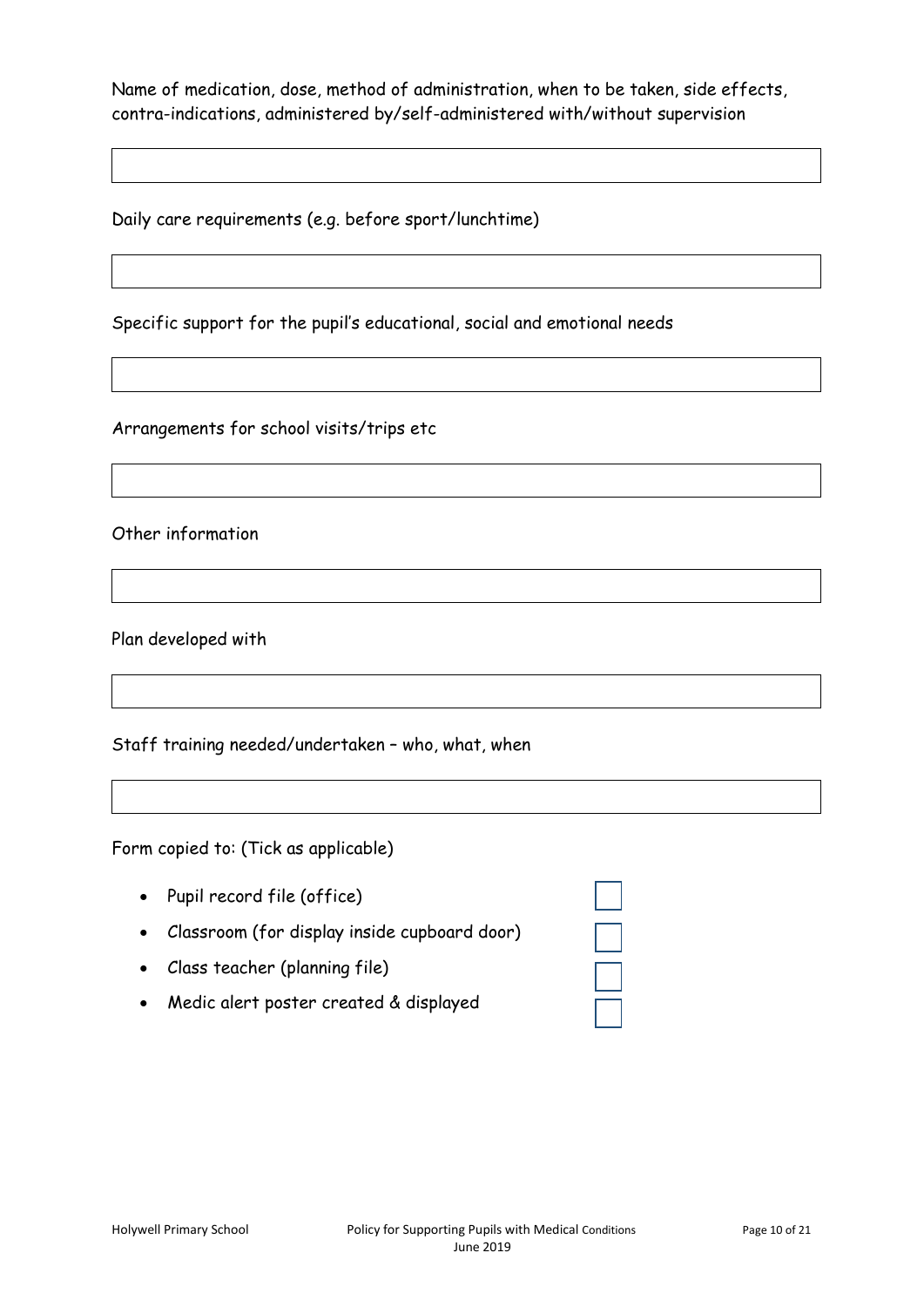Dear Parent,

#### DEVELOPING AN INDIVIDUAL HEALTHCARE PLAN FOR YOUR CHILD

Thank you for informing us of your child's medical condition. I enclose a copy of the school's policy for supporting pupils at school with medical conditions for your information.

A central requirement of the policy is for an individual healthcare plan to be prepared, setting out what support the each pupil needs and how this will be provided. Individual healthcare plans are developed in partnership between the school, parents, pupils, and the relevant healthcare professional who can advise on your child's case. The aim is to ensure that we know how to support your child effectively and to provide clarity about what needs to be done, when and by whom. Although individual healthcare plans are likely to be helpful in the majority of cases, it is possible that not all children will require one. We will need to make judgements about how your child's medical condition impacts on their ability to participate fully in school life, and the level of detail within plans will depend on the complexity of their condition and the degree of support needed.

A meeting to start the process of developing your child's individual health care plan has been scheduled for xx/xx/xx. I hope that this is convenient for you and would be grateful if you could confirm whether you are able to attend. The meeting will involve [the following people]. Please let us know if you would like us to invite another medical practitioner, healthcare professional or specialist and provide any other evidence you would like us to consider at the meeting as soon as possible.

If you are unable to attend, it would be helpful if you could complete the attached individual healthcare plan template and return it, together with any relevant evidence, for consideration at the meeting. I [or another member of staff involved in plan development or pupil support] would be happy for you contact me [them] by email or to speak by phone if this would be helpful.

Yours sincerely

Inclusion Coordinator

enc.

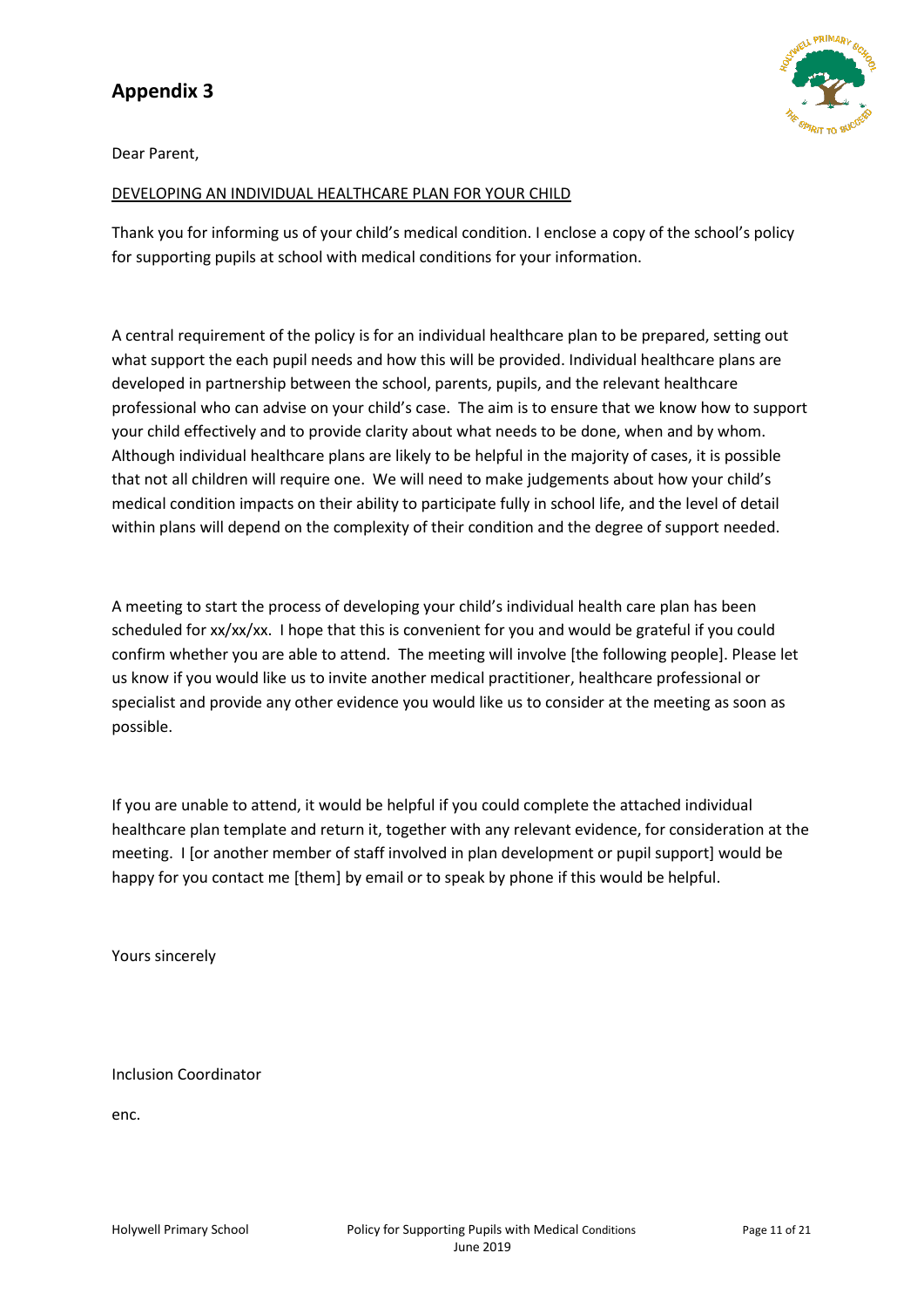

#### **Emergency Salbutamol Inhaler**

The school has chosen to hold an emergency salbutamol inhaler for use by pupils who have been prescribed a reliever inhaler and for whom written parental consent for its use has been obtained.

The protocol for the use of this inhaler is detailed below, following the Department of Health Guidance on the use of emergency salbutamol inhalers in schools. [https://www.gov.uk/government/uploads/system/uploads/attachment\\_data/file/360585/g](https://www.gov.uk/government/uploads/system/uploads/attachment_data/file/360585/guidance_on_use_of_emergency_inhalers_in_schools_October_2014.pdf) uidance on use of emergency inhalers in schools October 2014.pdf

The use, storage, care and disposal of the inhaler and spacers will follow the school's policy on supporting pupils with medical conditions. Specific guidance on storage and care is provided on page 12 of the Department of Health Guidance on the use of emergency salbutamol inhalers in schools.

The school hold a register of children prescribed an inhaler and this list is kept with the emergency inhaler.

Written parental consent is sought for the use of the emergency inhaler. Where consent is received the use of the emergency inhaler will be included in the pupils IHP.

Parents/carers will be informed if their child has used the emergency inhaler.

The school's two volunteers for ensuring this protocol is followed are **(insert names)**  appropriate support and training has been provided in line with the school's policy on supporting pupils with medical conditions.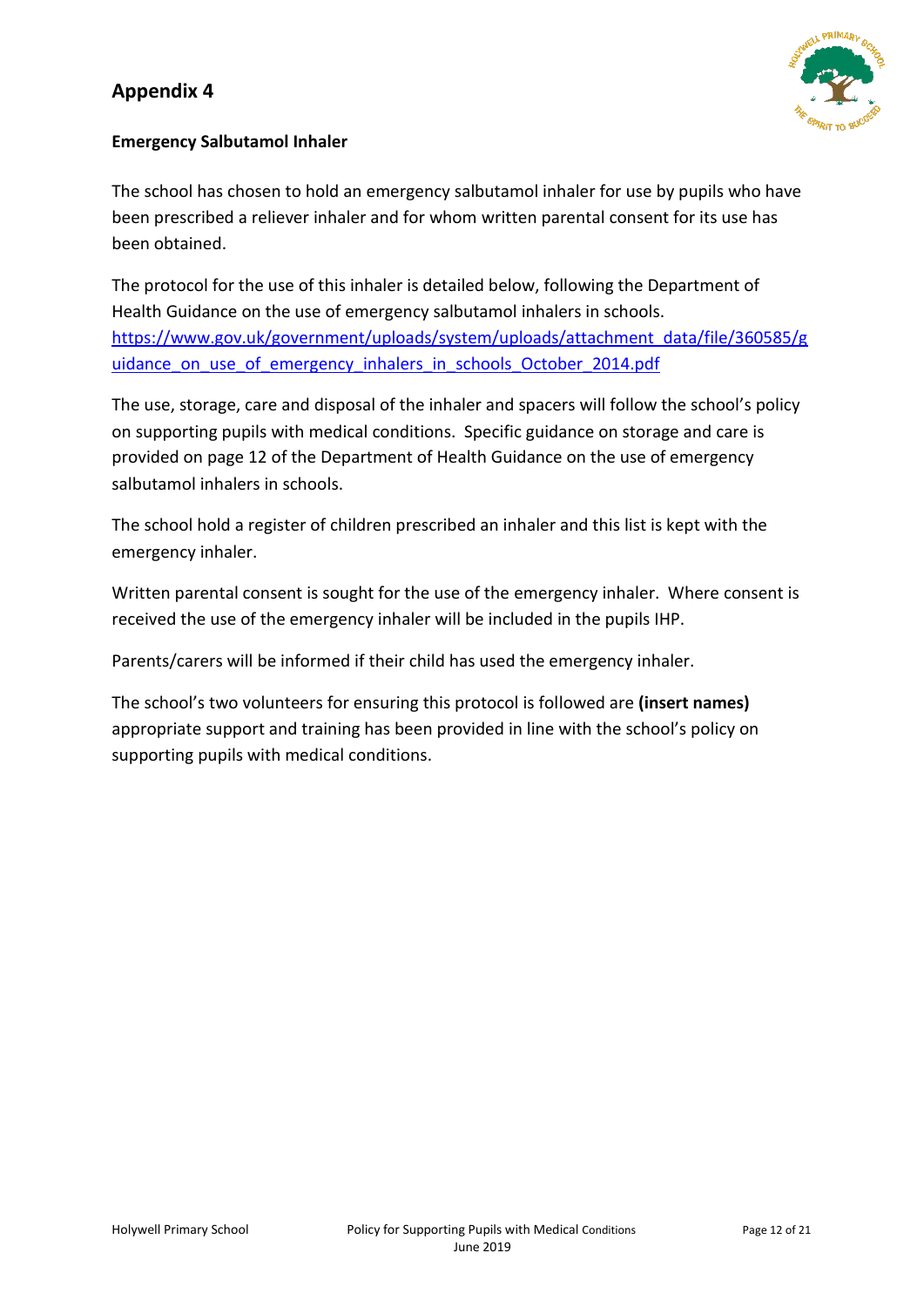

## **Staff training record – administration of medicines**

| Name                                                                                                                                                                      |  |  |  |
|---------------------------------------------------------------------------------------------------------------------------------------------------------------------------|--|--|--|
| Type of training received                                                                                                                                                 |  |  |  |
| Date of training completed                                                                                                                                                |  |  |  |
| Training provided by                                                                                                                                                      |  |  |  |
| Profession and title                                                                                                                                                      |  |  |  |
| has<br>received the training detailed above and is competent to carry out any necessary<br>treatment. I recommend that the training is updated [name of member of staff]. |  |  |  |
| Trainer's signature                                                                                                                                                       |  |  |  |
| Date                                                                                                                                                                      |  |  |  |
| I confirm that I have received the training detailed above.                                                                                                               |  |  |  |
| Staff signature                                                                                                                                                           |  |  |  |
| Date                                                                                                                                                                      |  |  |  |
| Suggested review date                                                                                                                                                     |  |  |  |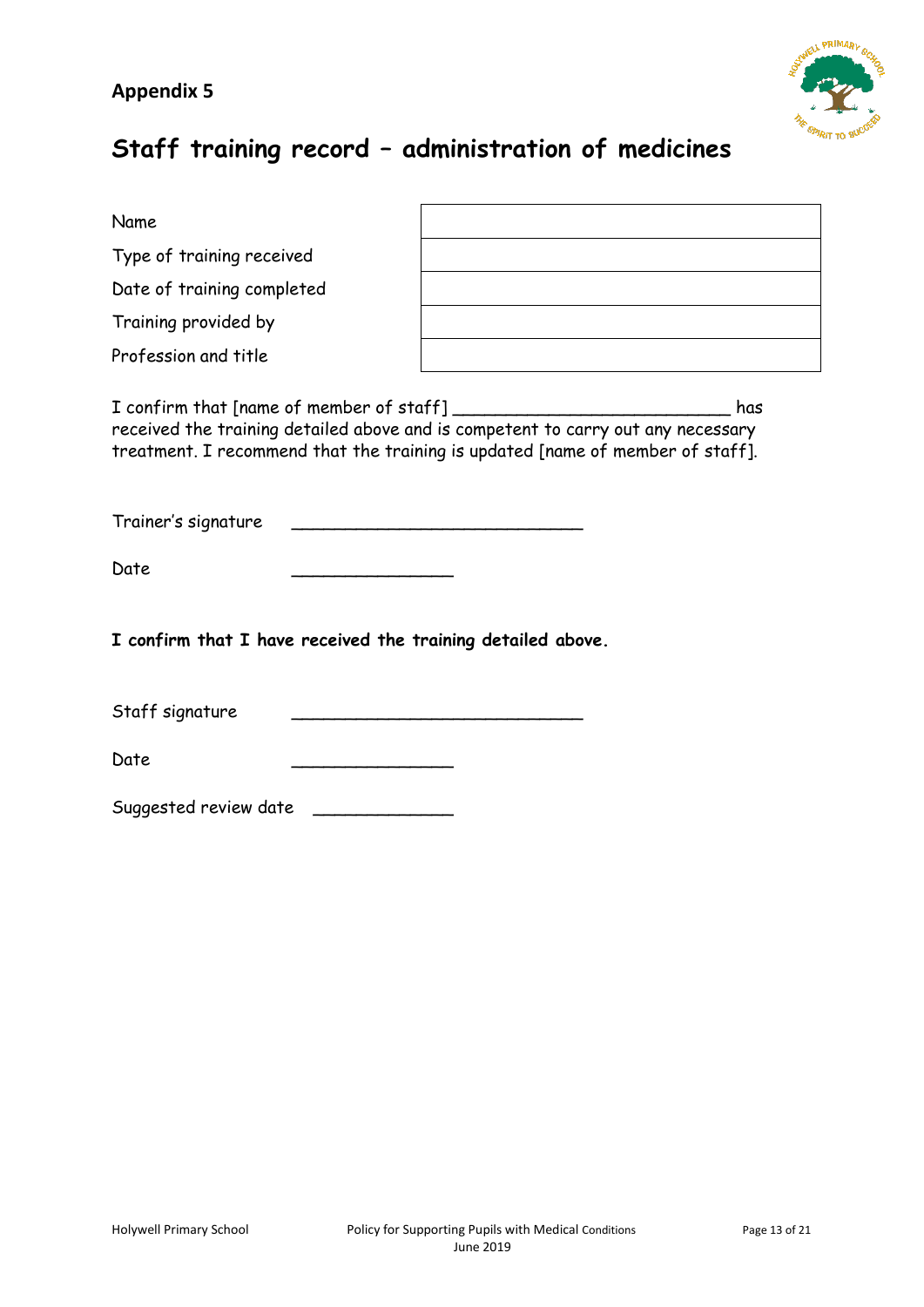

## **Parental agreement for school to administer medicine**

The school will not give your child medicine unless you complete and sign this form and the school or setting has a policy that the staff can administer medicine.

Date for review to be initiated by

Name of child

Date of birth

Group/class/form

Medical condition or illness

#### **Medicine**

Name/type of medicine (as described on the container)

Expiry date

Dosage and method

Timing

Special precautions/other instructions

Are there any side effects that the school/setting needs to know about?

Self-administration – y/n

Procedures to take in an emergency

**NB: Medicines must be in the original container as dispensed by the pharmacy**

#### **Contact Details**

Name

Daytime telephone no.

Relationship to child

Address

I understand that I must deliver the medicine personally to

| [agreed member of staff] |
|--------------------------|
|                          |
|                          |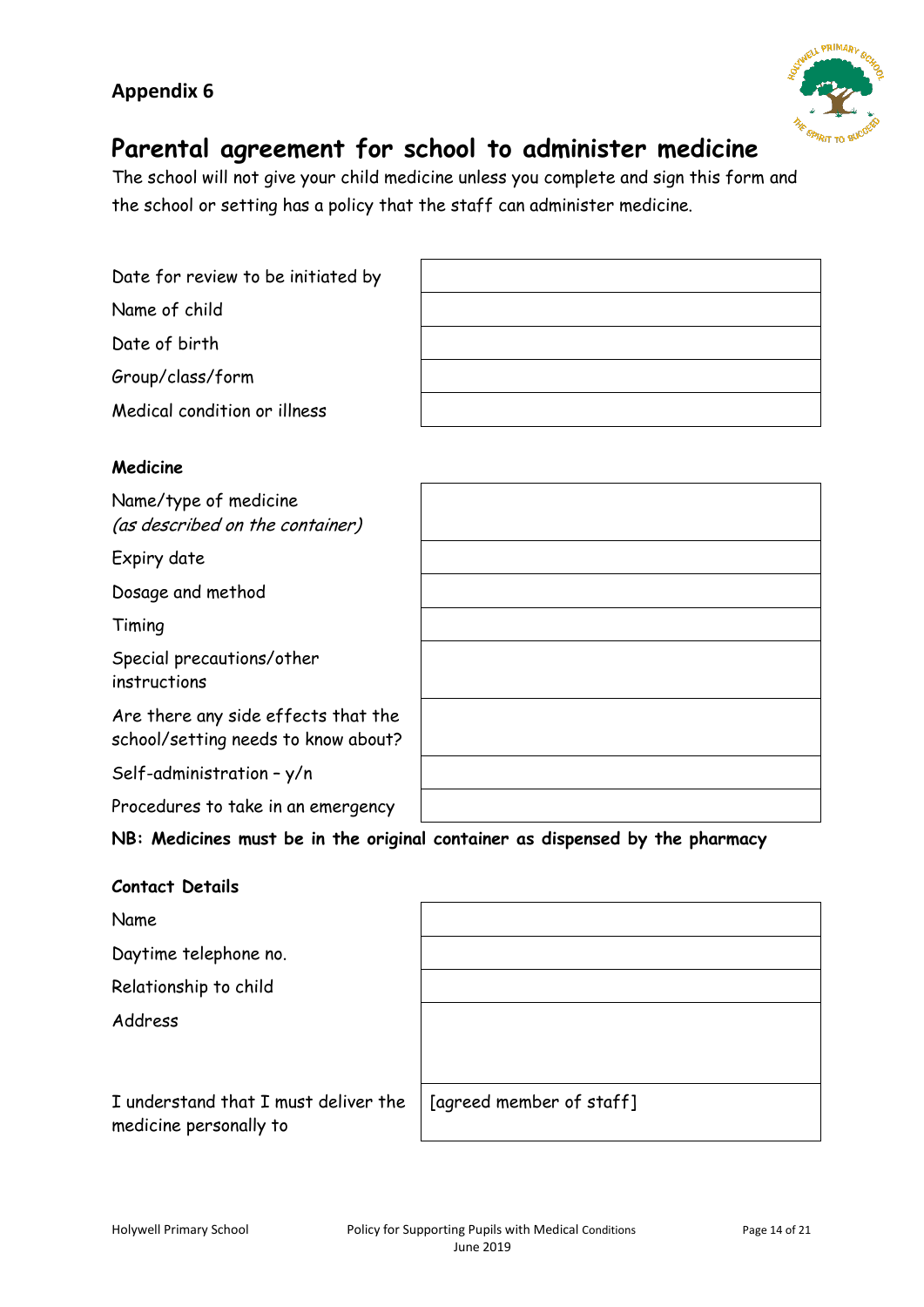The above information is, to the best of my knowledge, accurate at the time of writing and I give consent to school/setting staff administering medicine in accordance with the school/setting policy. I will inform the school/setting immediately, in writing, if there is any change in dosage or frequency of the medication or if the medicine is stopped.

 $Signature(s)$   $\rule{1em}{0.15mm}$   $\rule{1.15mm}{0.15mm}$   $\qquad$   $Date$   $\rule{1.15mm}{0.15mm}$   $\qquad$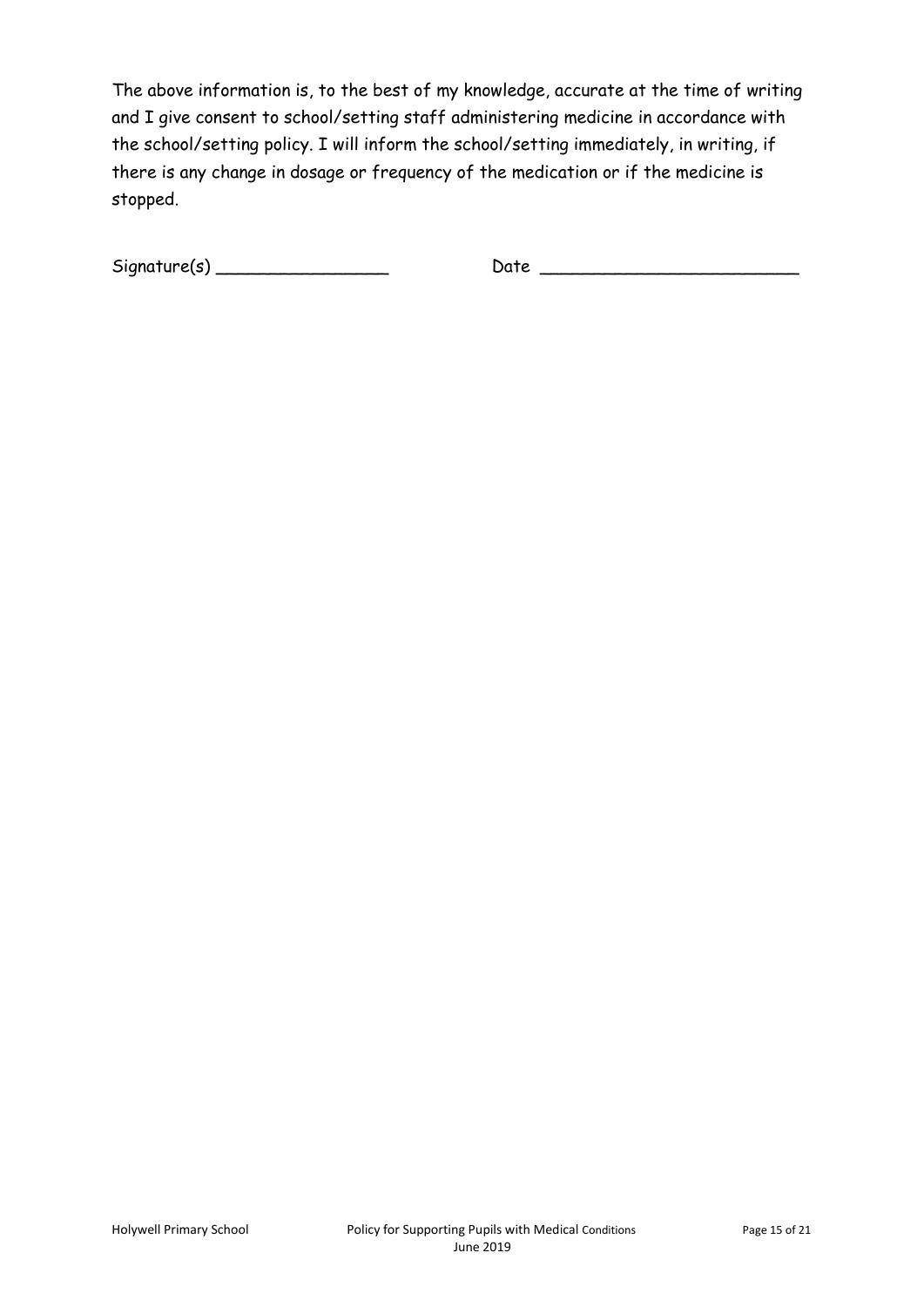

### **Model process for developing individual healthcare plans**

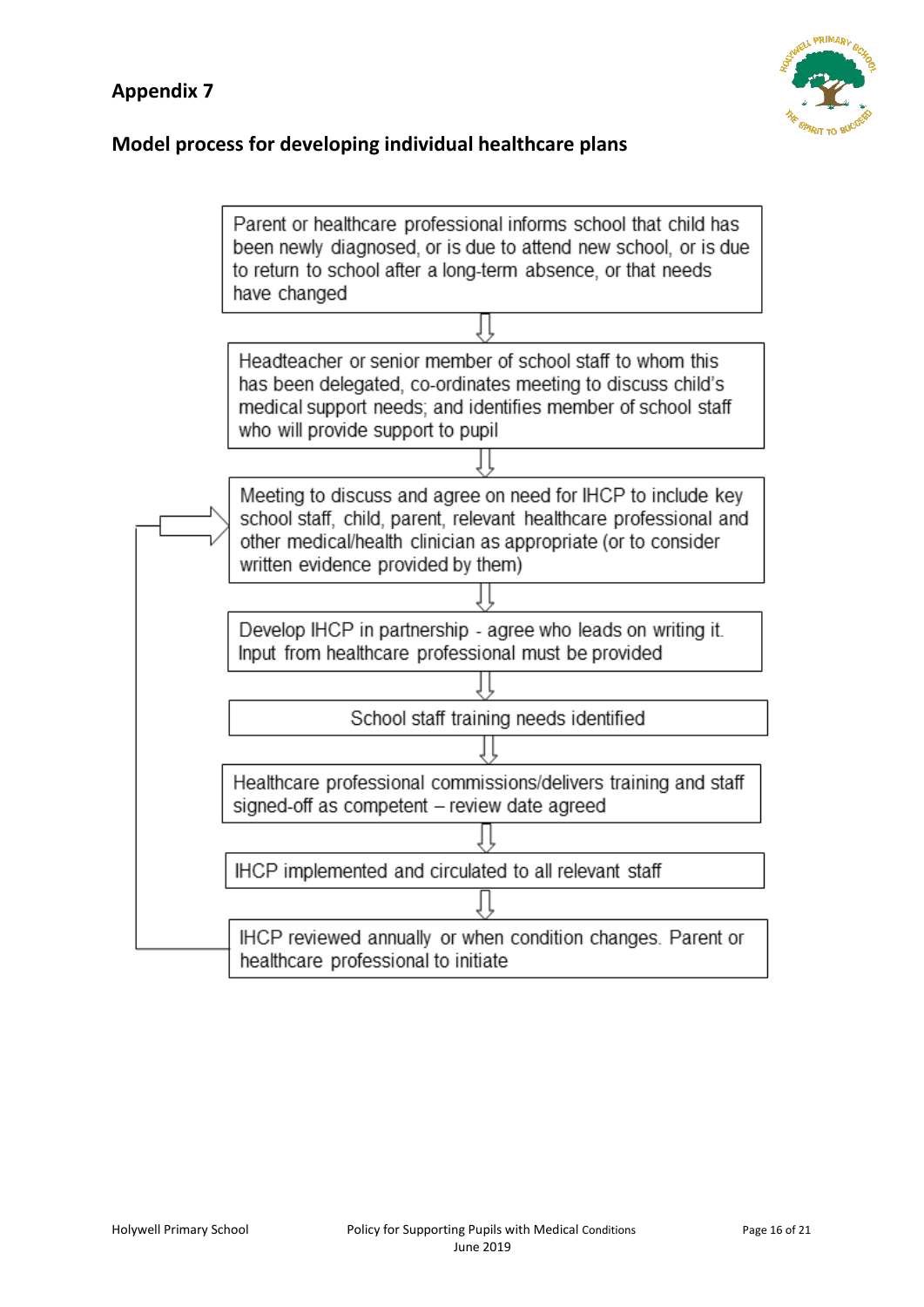

## **Record of medicine administered to an individual child**

| Name of school/setting |  |
|------------------------|--|
|------------------------|--|

Name of child

Date medicine provided by parent

Group/class/form

Quantity received

Name and strength of medicine

Expiry date

Quantity returned

Dose and frequency of medicine

Staff signature

Signature of parent\_\_\_\_\_\_\_\_\_\_\_\_\_\_\_\_\_\_\_\_\_\_\_\_

| Date                       |  |  |
|----------------------------|--|--|
| Time given                 |  |  |
| Dose given                 |  |  |
| Name of member of<br>staff |  |  |
| Staff initials             |  |  |
|                            |  |  |
| Date                       |  |  |
| Time given                 |  |  |
| Dose given                 |  |  |
| Name of member of<br>staff |  |  |
| Staff initials             |  |  |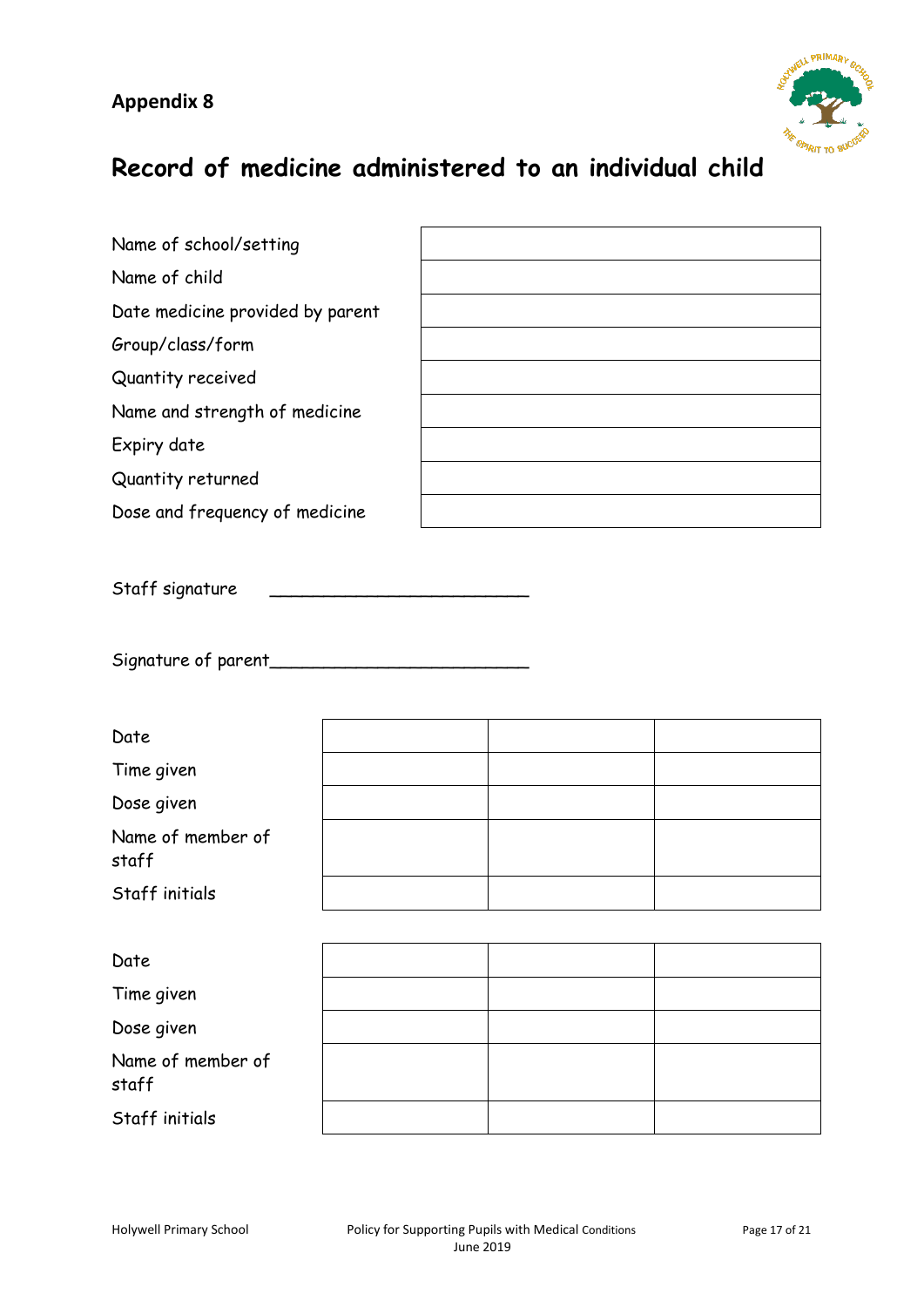### **Record of medicine administered to an individual child (Continued)**

| Date                       |  |  |  |
|----------------------------|--|--|--|
| Time given                 |  |  |  |
| Dose given                 |  |  |  |
| Name of member of<br>staff |  |  |  |
| Staff initials             |  |  |  |
|                            |  |  |  |
| Date                       |  |  |  |
| Time given                 |  |  |  |
| Dose given                 |  |  |  |
| Name of member of<br>staff |  |  |  |
| Staff initials             |  |  |  |
|                            |  |  |  |
| Date                       |  |  |  |
| Time given                 |  |  |  |
| Dose given                 |  |  |  |
| Name of member of<br>staff |  |  |  |
| Staff initials             |  |  |  |
|                            |  |  |  |
| Date                       |  |  |  |
| Time given                 |  |  |  |
| Dose given                 |  |  |  |
| Name of member of<br>staff |  |  |  |
| Staff initials             |  |  |  |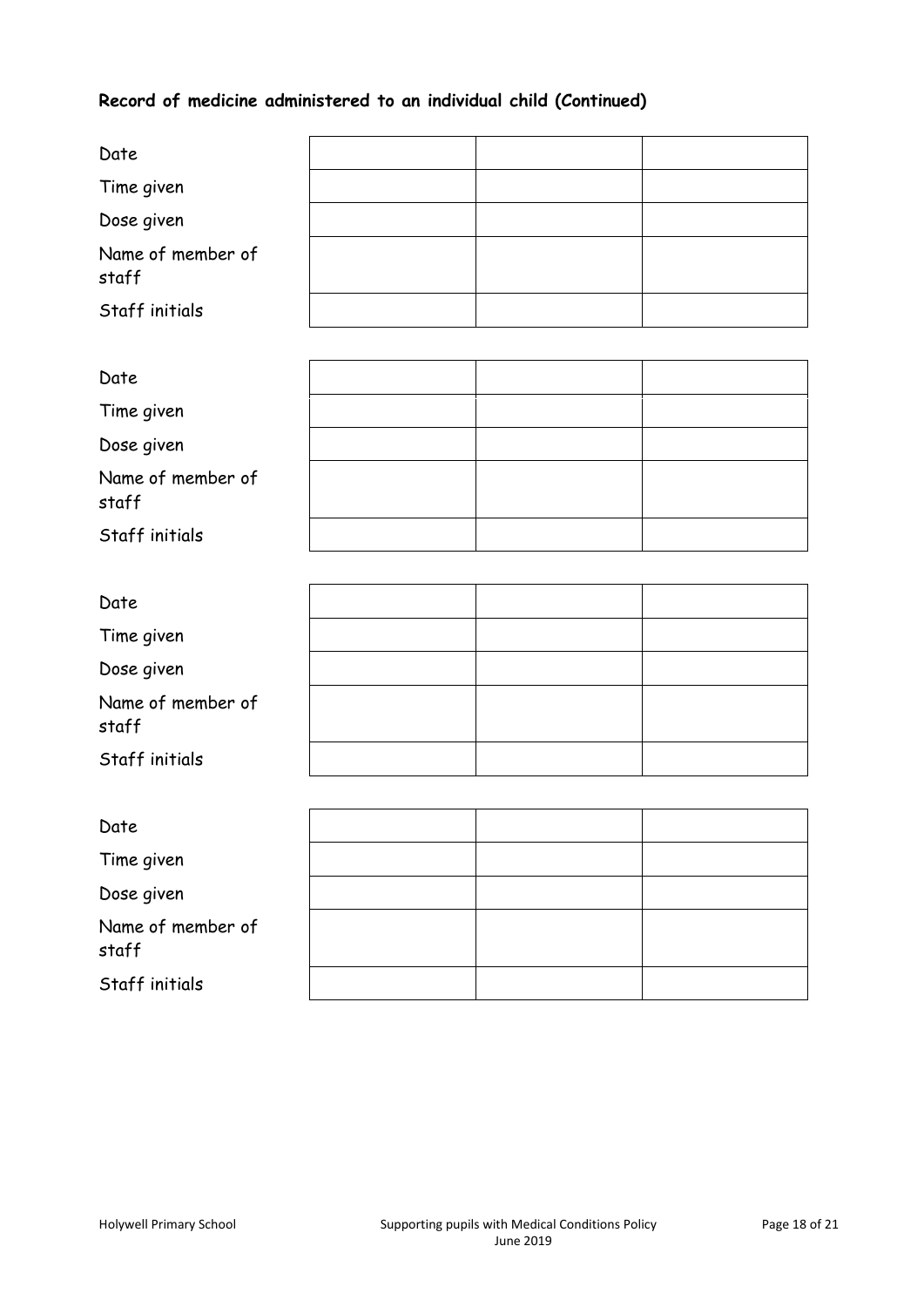

## **Record of medicine administered to all children**

| Date | Child's name | Time | Name of<br>medicine | Dose given | Any reactions | Signature<br>of staff | Print name |
|------|--------------|------|---------------------|------------|---------------|-----------------------|------------|
|      |              |      |                     |            |               |                       |            |
|      |              |      |                     |            |               |                       |            |
|      |              |      |                     |            |               |                       |            |
|      |              |      |                     |            |               |                       |            |
|      |              |      |                     |            |               |                       |            |
|      |              |      |                     |            |               |                       |            |
|      |              |      |                     |            |               |                       |            |
|      |              |      |                     |            |               |                       |            |
|      |              |      |                     |            |               |                       |            |
|      |              |      |                     |            |               |                       |            |
|      |              |      |                     |            |               |                       |            |
|      |              |      |                     |            |               |                       |            |
|      |              |      |                     |            |               |                       |            |
|      |              |      |                     |            |               |                       |            |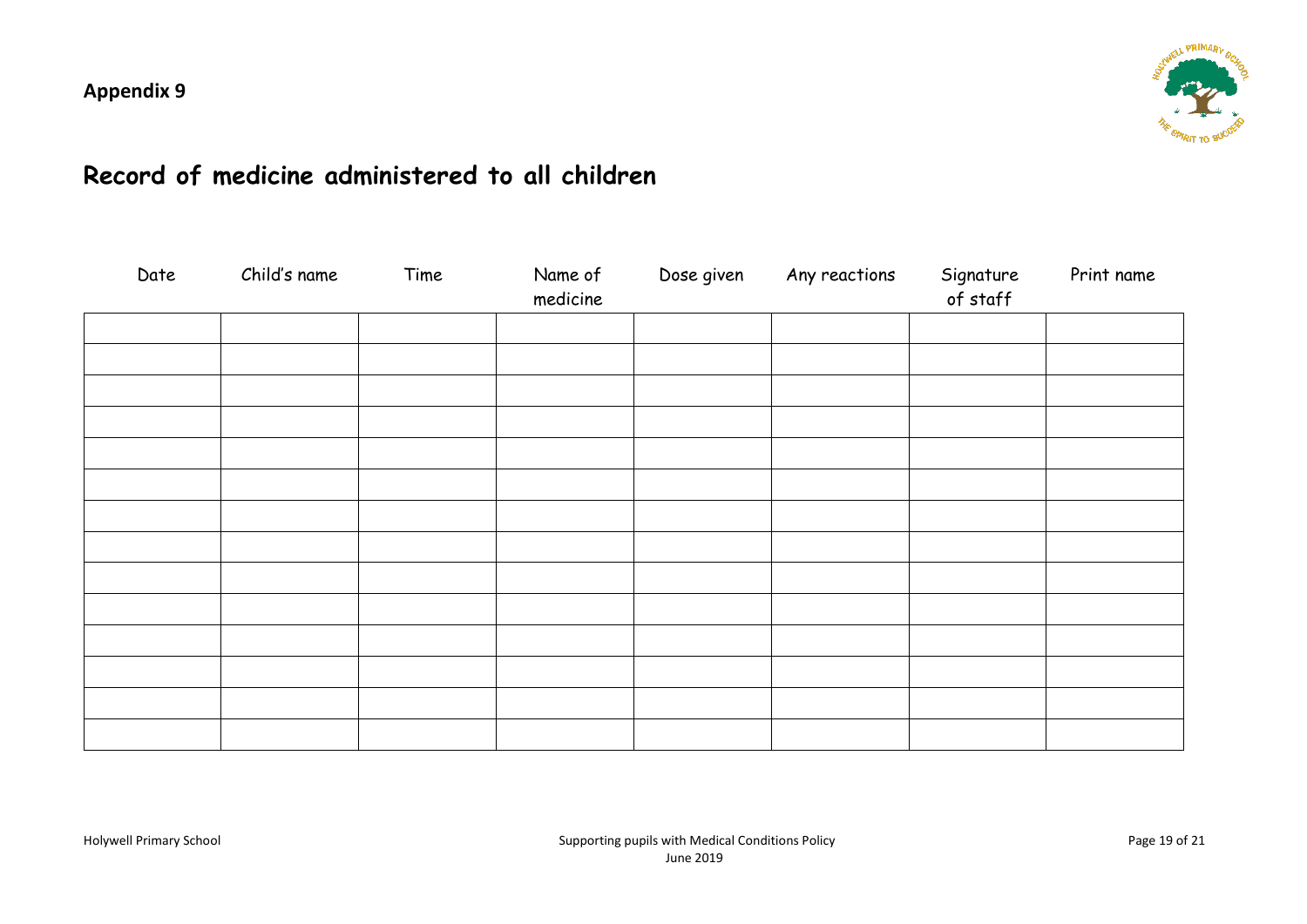### **Roles and responsibilities**

**Governing bodies** – must make arrangements to support pupils with medical conditions in school, including making sure that a policy for supporting pupils with medical conditions in school is developed and implemented. They should ensure that pupils with medical conditions are supported to enable the fullest participation possible in all aspects of school life. Governing bodies should ensure that sufficient staff have received suitable training and are competent before they take on responsibility to support children with medical conditions. They should also ensure that any members of school staff who provide support to pupils with medical conditions are able to access information and other teaching support materials as needed.

**Headteacher** – should ensure that their school's policy is developed and effectively implemented with partners. This includes ensuring that all staff are aware of the policy for supporting pupils with medical conditions and understand their role in its implementation. Headteachers should ensure that all staff who need to know are aware of the child's condition. They should also ensure that sufficient trained numbers of staff are available to implement the policy and deliver against all individual healthcare plans, including in contingency and emergency situations. Headteachers have overall responsibility for the development of individual healthcare plans. They should also make sure that school staff are appropriately insured and are aware that they are insured to support pupils in this way. They should contact the school nursing service in the case of any child who has a medical condition that may require support at school, but who has not yet been brought to the attention of the school nurse.

**School staff** – any member of school staff may be asked to provide support to pupils with medical conditions, including the administering of medicines, although they cannot be required to do so. Although administering medicines is not part of teachers' professional duties, they should take into account the needs of pupils with medical conditions that they teach. School staff should receive sufficient and suitable training and achieve the necessary level of competency before they take on responsibility to support children with medical conditions. Any member of school staff should know what to do and respond accordingly when they become aware that a pupil with a medical condition needs help.

**School nurse** – every school has access to school nursing services. They are responsible for notifying the school when a child has been identified as having a medical condition which will require support in school. Wherever possible, they will do this before the child starts at the school. They would not usually have an extensive role in ensuring that schools are taking appropriate steps to support children with medical conditions, but may support staff on implementing a child's individual healthcare plan and provide advice and liaison, for example on training. School nurses can liaise with lead clinicians locally on appropriate support for the child and associated staff training needs - for example, there are good models of local specialist nursing teams offering training to local school staff, hosted by a local school. Community nursing